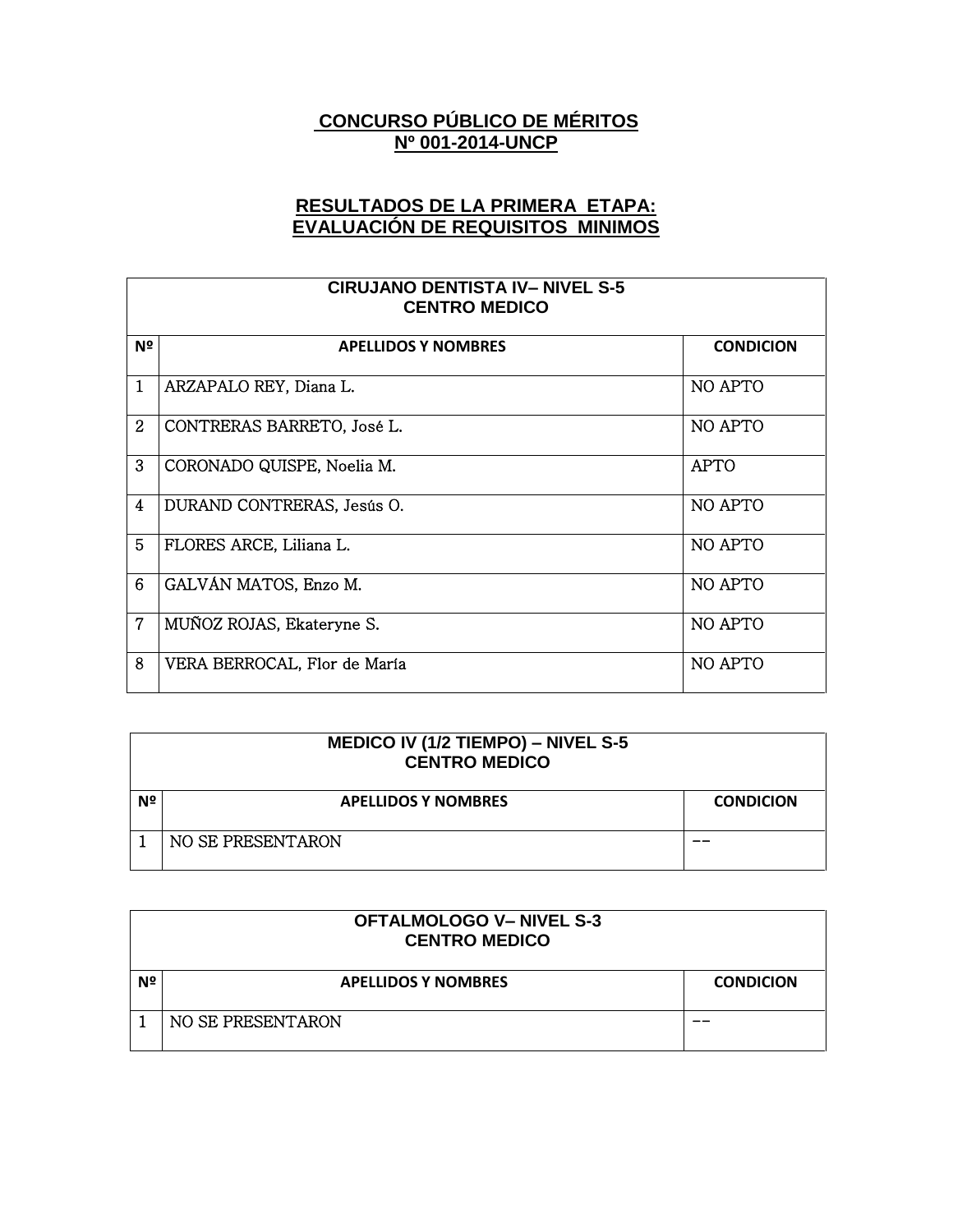| <b>AUXILIAR DE NUTRICION I - NIVEL SAA</b><br><b>COMEDOR UNIVERSITARIO</b> |                             |                  |  |
|----------------------------------------------------------------------------|-----------------------------|------------------|--|
| Nº                                                                         | <b>APELLIDOS Y NOMBRES</b>  | <b>CONDICION</b> |  |
|                                                                            | LETTE RIVERA, Julia Violeta | NO APTO          |  |
| 2                                                                          | MACEDO MANRIQUE, Claudia    | NO APTO          |  |
| 3                                                                          | BLAS RIVAS, Mirtha          | NO APTO          |  |

٦

Г

|                 | <b>OFICINISTA I - NIVEL SAE</b><br>OFICINA DE EMPLEO Y DESARROLLO DE PERSONAL |                  |  |
|-----------------|-------------------------------------------------------------------------------|------------------|--|
| Nº              | <b>APELLIDOS Y NOMBRES</b>                                                    | <b>CONDICION</b> |  |
| $\mathbf{1}$    | ALIAGA CACEDA, Jussy                                                          | NO APTO          |  |
| $\overline{2}$  | ALIAGA HUERE, Anibal Fausto                                                   | <b>APTO</b>      |  |
| 3               | BENDEZU GODOY, Hardy E.                                                       | <b>APTO</b>      |  |
| 4               | CAMPOS TORRES, Milagros R.                                                    | <b>APTO</b>      |  |
| $5\overline{)}$ | CATAMAYO BARRIOS, Jessica K                                                   | NO APTO          |  |
| 6               | CARHUANCHO CAPCHA, G. M.                                                      | <b>APTO</b>      |  |
| $\overline{7}$  | CÓRDOVA PALACIOS, Yeny B.                                                     | <b>APTO</b>      |  |
| 8               | COZ INGA Mylena J                                                             | <b>APTO</b>      |  |
| 9               | DÍAZ PERALTA, Fares                                                           | NO APTO          |  |
|                 | 10 ESPINOZA TORRES, José R.                                                   | NO APTO          |  |
| 11              | ESPÍRITU QUIJADA, Beatriz                                                     | NO APTO          |  |
| 12              | GUIZA CARRIZALES, Zelmira                                                     | <b>APTO</b>      |  |
|                 | 13 HERRERA VICHARRA, Karina                                                   | NO APTO          |  |
|                 | 14   LIMAYMANTA FLORES, Jhonny                                                | NO APTO          |  |
| 15 <sub>1</sub> | MINAYA DÍAZ, Katty V.                                                         | NO APTO          |  |
|                 | 16 ZEVALLOS SIERRA, Tania K.                                                  | NO APTO          |  |